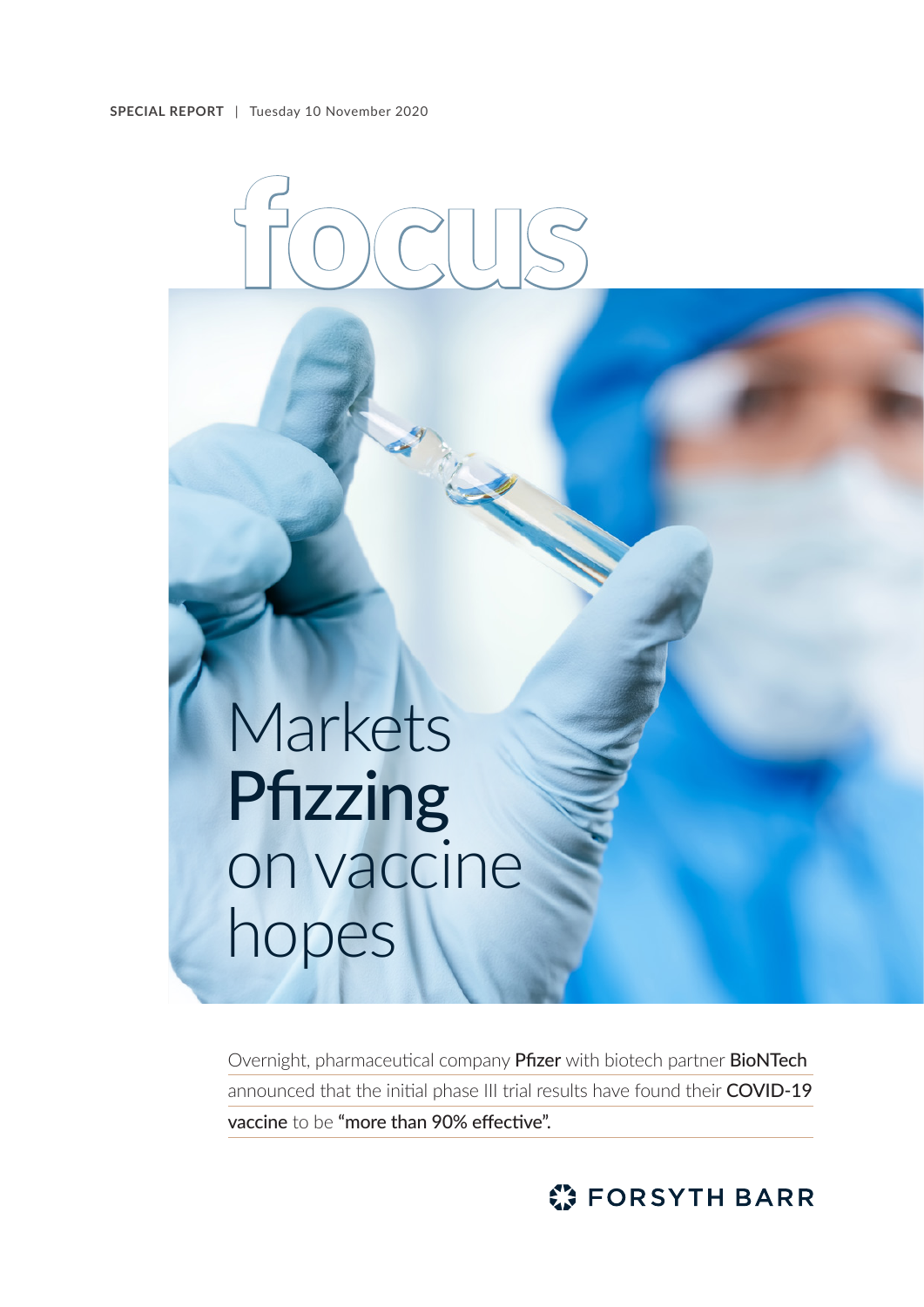

BioNTech co-founder and Chief Executive Ugur Sahin described the findings as "the best possible outcome". Pfizer CEO Albert Bourla called it "a great day for science and humanity". Anthony Fauci, head of the US National Institutes of Health, called the 90% effectiveness "just extraordinary" and saw the results as a positive sign for other vaccines under development.

Stock markets around the world have rallied, led by those sectors most hit by COVID-19 such travel and leisure. "Stay-at-home" sectors (previous COVID-19 beneficiaries) have lagged or, in some cases, pulled back sharply.

#### **Miracle of science**

The companies' vaccine uses a new technology, messenger-RNA (mRNA). If approved, it would be the first vaccine to use this technology. Unlike traditional vaccines, mRNA vaccines do not use an

inactivated virus. Instead the vaccine causes the body to create a protein from the virus, which the immune system recognises and learns to attack.

Phase III trials are the last and most rigorous phase before a vaccine is submitted for approval. The current trial, which commenced in July, is extensive with over 43,000 participants. The early results show that people who have received two treatments of the vaccine, three weeks apart, experienced over 90% less cases of COVID-19 than those who received a placebo.

These initial results are promising. No vaccine in the world is 100% effective. Experts have been warning that, at best, a COVID-19 vaccine might only be 60-70% effective. The phase III study is ongoing and additional data could affect results. That said, it looks like it will comfortably exceed the US Food and Drug Administration (FDA) approval hurdle of at least 50% effectiveness.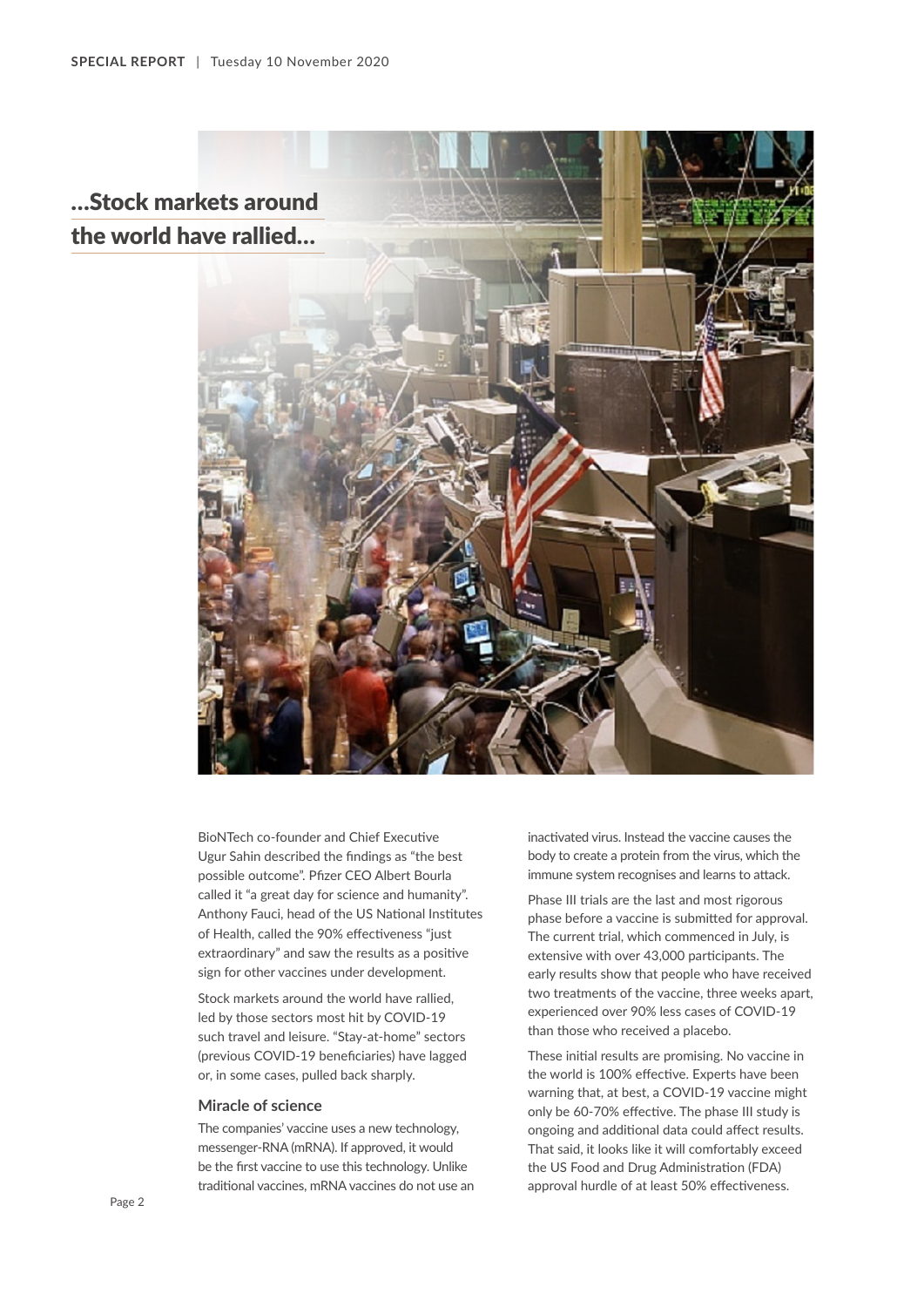

The companies plan to file for emergency authorisation to distribute the vaccine around the third week of November, once half of the patients in the study have been observed for safety issues for at least two months. Pfizer has said that, so far, there are "no safety concerns".

Pfizer and BioNTech have said up to 50 million doses of the vaccine could be manufactured this year, and a further 1.3 billion next year (treating half that number of people – two doses each). New Zealand is reported to have secured 1.5 million doses of this vaccine, enough for 750,000 people, however, it is not yet clear where we sit in the queue.

# **There is still a lot we don't know**

Whilst the Pfizer and BioNTech vaccine is highly promising, experts are warning there is still a lot we don't know.

How long will the vaccine last? The company's expect "at least one year". Does it affect children and elderly differently? Will it prevent people from carrying and transmitting the virus? Does it reduce incidences of severe illness and death? Are there longer-term side effects? There will also likely be distribution challenges. The vaccine must be stored at super-cold temperatures, –70° to –80°C, which could make distribution difficult. We need to appreciate the hyperspeed at which this development is travelling. Vaccines typically take 10- 15 years to develop. The only real way to know the long-term implications is to wait and see.

## **Will there be others?**

Pfizer and BioNTech's early success does bode well for the nine other vaccine candidates in the late stages of testing. Moderna, which is also using mRNA technology, and AstraZeneca, along